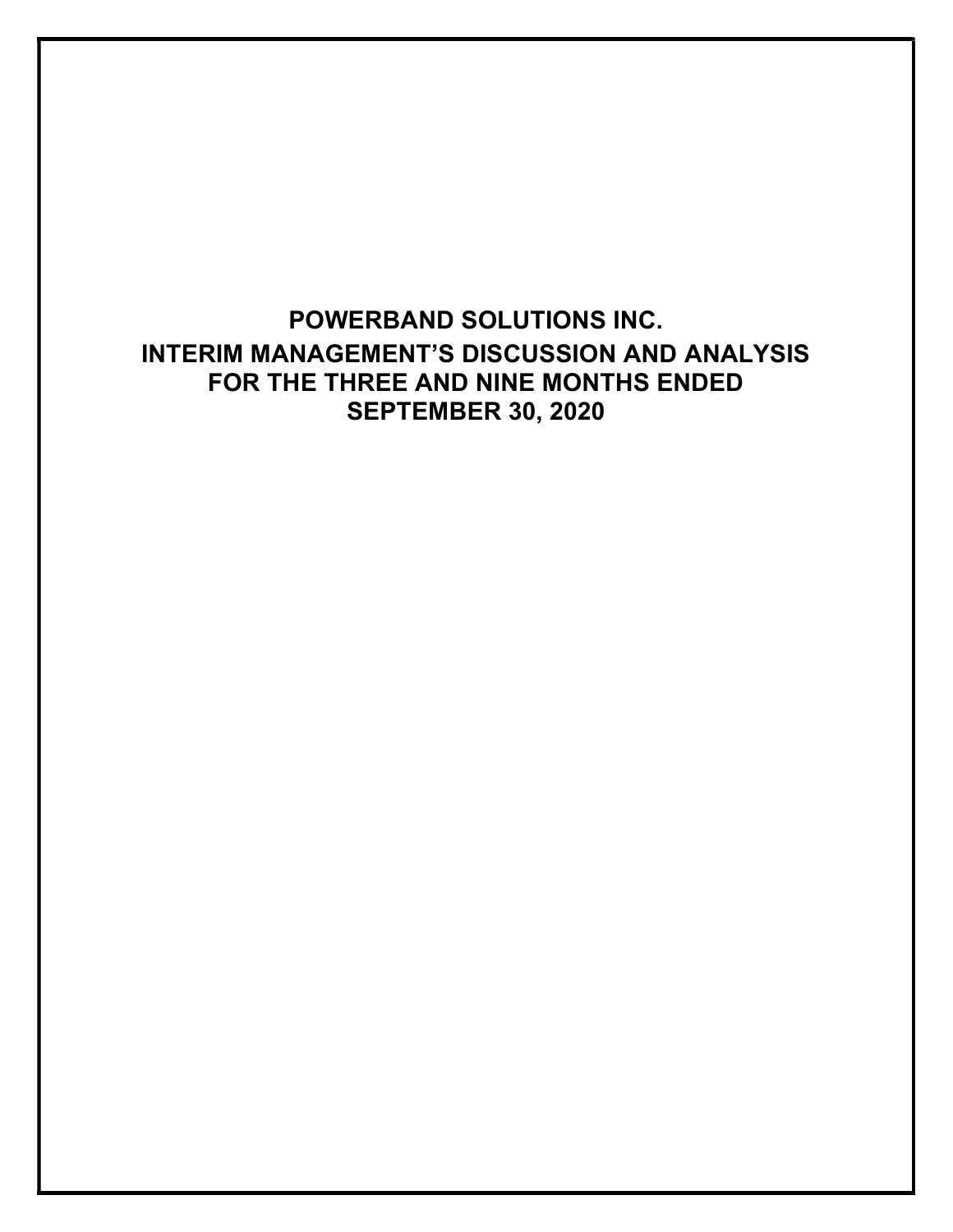## **Introduction**

The following Interim Management Discussion & Analysis ("Interim MD&A") of PowerBand Solutions Inc. (the "Company", "PowerBand") has been prepared and written to comply with the requirements of National Instrument 51-102 – Continuous Disclosure Obligations and should be read in conjunction with the audited annual financial statements of the Company for the years ended December 31, 2019 and December 31, 2018 and the unaudited interim financial statements for the three and nine months ended September 30, 2020, together with the notes thereto. Results are reported in Canadian dollars, unless otherwise noted. In the opinion of management, all adjustments (which consist only of normal recurring adjustments) considered necessary for a fair presentation have been included. The results for the three and nine months ended September 30, 2020 are not necessarily indicative of the results that may be expected for any future period. Information contained herein is presented as at November 30, 2020 unless otherwise indicated.

The unaudited interim financial statements for the three and nine months ended September 30, 2020, have been prepared using accounting policies consistent with International Financial Reporting Standards ("IFRS") as issued by the International Accounting Standards Board and interpretations of the IFRS Interpretations Committee. The unaudited condensed interim consolidated financial statements have been prepared in accordance with International Standard 34, Interim Financial Reporting.

For the purposes of preparing this MD&A, management, in conjunction with the Board of Directors, considers the materiality of information. Information is considered material if: (i) such information results in, or would reasonably be expected to result in, a significant change in the market price or value of PowerBand's common shares; or (ii) there is a substantial likelihood that a reasonable investor would consider it important in making an investment decision; or (iii) it would significantly alter the total mix of information available to investors. Management, in conjunction with the Board of Directors, evaluates materiality with reference to all relevant circumstances, including potential market sensitivity.

# Caution Regarding Forward-Looking Statements

This Interim MD&A contains certain forward-looking information and forward-looking statements, as defined in applicable securities laws (collectively referred to herein as "forward-looking statements"). These statements relate to future events or the Company's future performance. All statements other than statements of historical fact are forward-looking statements. Often, but not always, forward-looking statements can be identified by the use of words such as "plans", "expects", "is expected", "budget", "scheduled", "estimates", "continues", "forecasts", "projects", "predicts", "intends", "anticipates" or "believes", or variations of, or the negatives of, such words and phrases, or state that certain actions, events or results "may", "could", "would", "should", "might" or "will" be taken, occur or be achieved. Forward-looking statements involve known and unknown risks, uncertainties and other factors that may cause actual results to differ materially from those anticipated in such forward-looking statements. The forward-looking statements in this Interim MD&A speak only as of the date of this Interim MD&A or as of the date specified in such statement.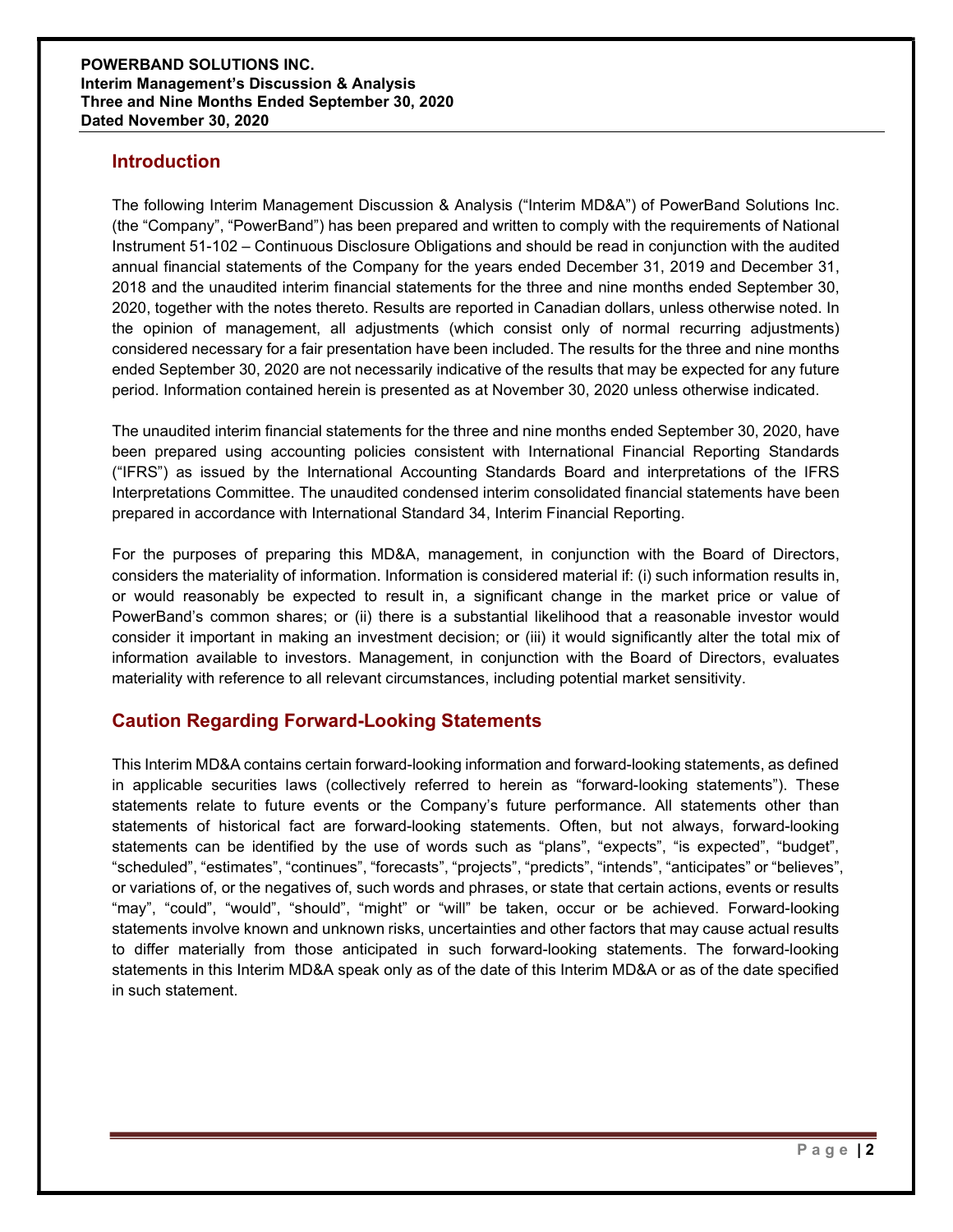| <b>Forward-looking statements</b>                                                                                                                                                                                                             | <b>Assumptions</b>                                                                                                                                                                                                                                                                                                                                                                | <b>Risk factors</b>                                                                                                                                                                                                        |
|-----------------------------------------------------------------------------------------------------------------------------------------------------------------------------------------------------------------------------------------------|-----------------------------------------------------------------------------------------------------------------------------------------------------------------------------------------------------------------------------------------------------------------------------------------------------------------------------------------------------------------------------------|----------------------------------------------------------------------------------------------------------------------------------------------------------------------------------------------------------------------------|
| For fiscal 2020, the Company's<br>operating expenses are<br>estimated to be approximately<br>\$450,000 per month for<br>recurring corporate operating<br>costs                                                                                | The Company has anticipated<br>all material costs; the operating<br>activities of the Company for the<br>twelve-month period ending<br>September 30, 2021, and the<br>costs associated therewith, will<br>be consistent with PowerBand's<br>current expectations.                                                                                                                 | Unforeseen costs to the<br>Company will arise; any<br>particular operating costs<br>increase or decrease from the<br>date of the estimation; changes<br>in economic conditions.                                            |
| The Company will be required to<br>raise additional capital in order<br>to meet its ongoing operating<br>expenses and complete its<br>planned business development<br>activities for the twelve-month<br>period ending September 30,<br>2021. | The operating and business<br>development activities of the<br>Company for the twelve-month<br>period ending September 30,<br>2021, and the costs associated<br>therewith, will be consistent with<br>PowerBand's current<br>expectations; debt and equity<br>markets, exchange and interest<br>rates and other applicable<br>economic conditions are<br>favourable to PowerBand. | Changes in debt and equity<br>markets; timing and availability<br>of external financing on<br>acceptable terms; increases in<br>costs; interest rate and<br>exchange rate fluctuations;<br>changes in economic conditions. |
| Management's outlook<br>regarding future trends.                                                                                                                                                                                              | Financing will be available for<br>PowerBand's business<br>development and operating<br>activities; the financing market<br>will be receptive to the<br>Company's technological cloud-<br>based software solution.                                                                                                                                                                | Industry-wide deterioration of<br>the automotive industry;<br>changes in debt and equity<br>markets; interest rate and<br>exchange rate fluctuations;<br>changes in economic and<br>political conditions.                  |
| Sensitivity analysis of financial<br>instruments.                                                                                                                                                                                             | Based on management's<br>knowledge and experience of<br>the financial markets, the<br>Company believes that there<br>would be no material changes to<br>its results for the nine months<br>ending September 30, 2020 as a<br>result of a change in the foreign<br>currency exchange rates or<br>interest rates.                                                                   | Changes in debt and equity<br>markets; interest rate and<br>exchange rate fluctuations.                                                                                                                                    |

Inherent in forward-looking statements are risks, uncertainties and other factors beyond PowerBand's ability to predict or control. Please also make reference to those risk factors referenced in the "Risks and Uncertainties" section below. Readers are cautioned that the above chart does not contain an exhaustive list of the factors or assumptions that may affect the forward-looking statements, and that the assumptions underlying such statements may prove to be incorrect. Actual results and developments are likely to differ, and may differ materially, from those expressed or implied by the forward-looking statements contained in this Interim MD&A.

Forward-looking statements involve known and unknown risks, uncertainties and other factors that may cause PowerBand actual results, performance or achievements to be materially different from any of its future results, performance or achievements expressed or implied by forward-looking statements. All forward-looking statements herein are qualified by this cautionary statement. Accordingly, readers should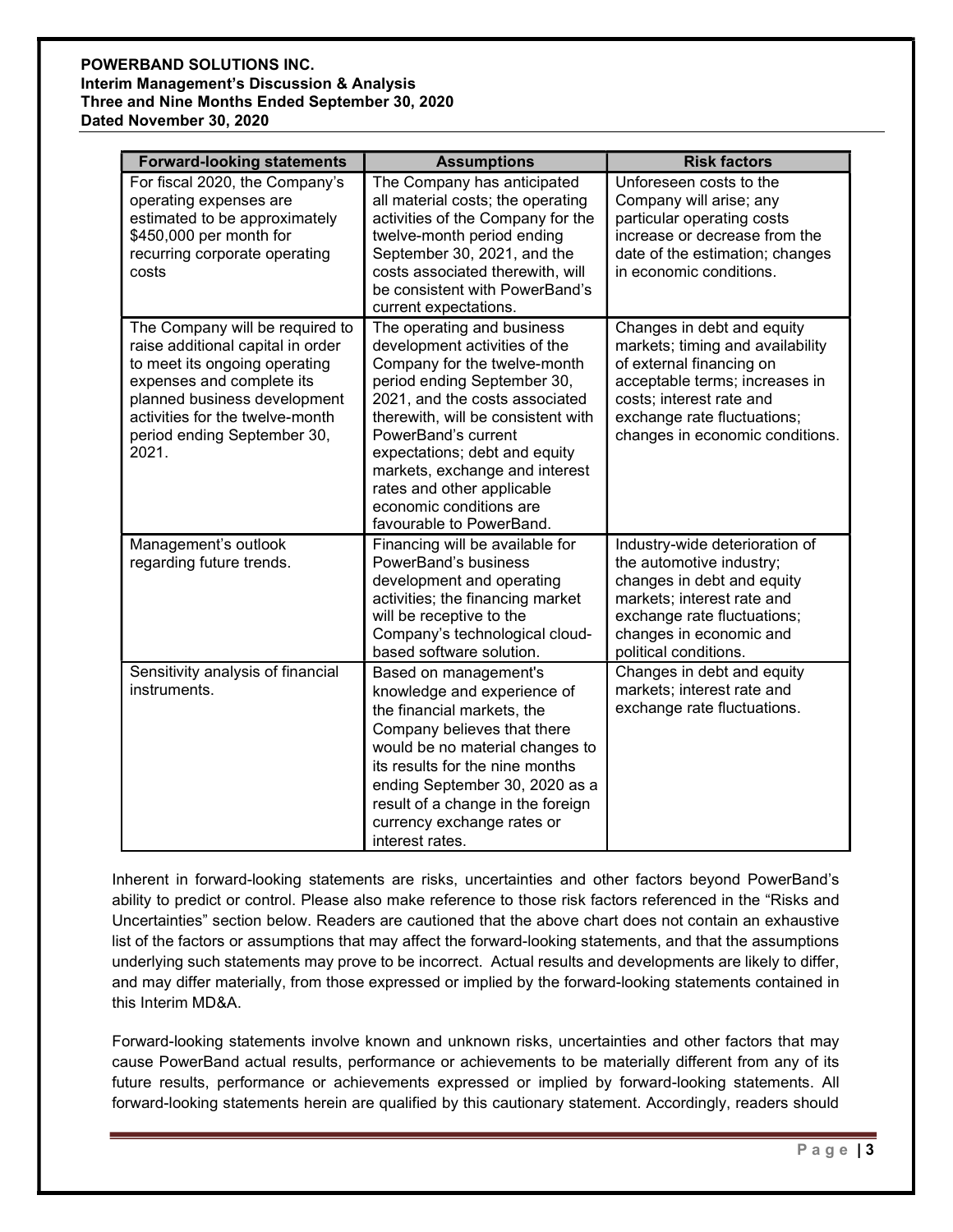not place undue reliance on forward-looking statements. The Company undertakes no obligation to update publicly or otherwise revise any forward-looking statements whether as a result of new information or future events or otherwise, except as may be required by law. If the Company does update one or more forwardlooking statements, no inference should be drawn that it will make additional updates with respect to those or other forward-looking statements, unless required by law.

# Description of Business

PowerBand Solutions Inc. (the "Company") was incorporated under the Business Corporations Act (British Columbia) on September 29, 2009, and is domiciled in Suite 225, 3385 Harvester Road, Ontario, Canada L7N 3N2. The registered office is located at Suite 1700, 666 Burrard Street, Vancouver, BC, Canada V6C 2X8.

On February 8, 2018, the Company closed its Qualifying Transaction under TSX Venture Exchange ("Exchange") Policy 2.4 – Capital Pool Companies and changed its name to PowerBand Solutions Inc.

Effective February 9, 2018, the Company's shares trade on the Exchange under the symbol "PBX".

PowerBand is a technology company that has developed (i) an online auction format, (ii) a standardized appraisal system, (iii) a market intelligence report, (iv) a desking tool, and (v) a finance portal for utilization in the automotive industry. In November 2018, the Company entered into a 50/50 joint venture agreement with Bryan Hunt operate D2D Auto Auctions, an online auction, remarketing platform in the U.S. In July 2019, the Company acquired a 60% in MUSA Holdings, LLC, a new and used vehicle leasing platform in the U.S.

The significant assets owned by PowerBand are web-based vehicle auction, remarketing, leasing and finance service and software programs for automotive dealers and consumers. The software is hosted in Microsoft's Azure cloud and offers a number of distinct but interconnected product offerings to its clients. PowerBand's core product is responsive and has published an IOS and Android mobile application for use by its customers. A summary of the product offerings that PowerBand provides is listed below.

### Online Auction Formats

PowerBand offers two distinct online formats within its auction portal: LiveNet and MarketPlace.

LiveNet is a real-time, targeted, mobile online auction. LiveNet allows dealers to quickly and efficiently launch vehicle "auction calls" which are comprised of condition reports, photos, disclosures and third-party history reports to various networks of qualified buyers. These buyers are then encouraged to participate in a short duration auction (via smartphone) that results in a verified real time valuation of the described vehicle at that moment of time, and often the sale of the vehicle from the seller to the buyer.

MarketPlace, a more familiar style of online auction, allows dealers, rental and leasing companies to post used vehicles for sale to qualified wholesale buyers. This auction type features fixed length auctions, reserve bids, make an offer and buy it now functionality, and is complementary to the LiveNet auction type. MarketPlace targets dealers looking to discover new inventory for their used lots and/or dispose of excess inventory. Both auctions provide a system generated bill of sale and has arbitration policies in place to ensure the buyer's confidence.

### Standardized Appraisal System

The Standardized Appraisal System is PowerBand's proprietary electronic used vehicle appraisal system. The appraisal system ensures full compliance with the regulations and vehicle disclosure rules set forth by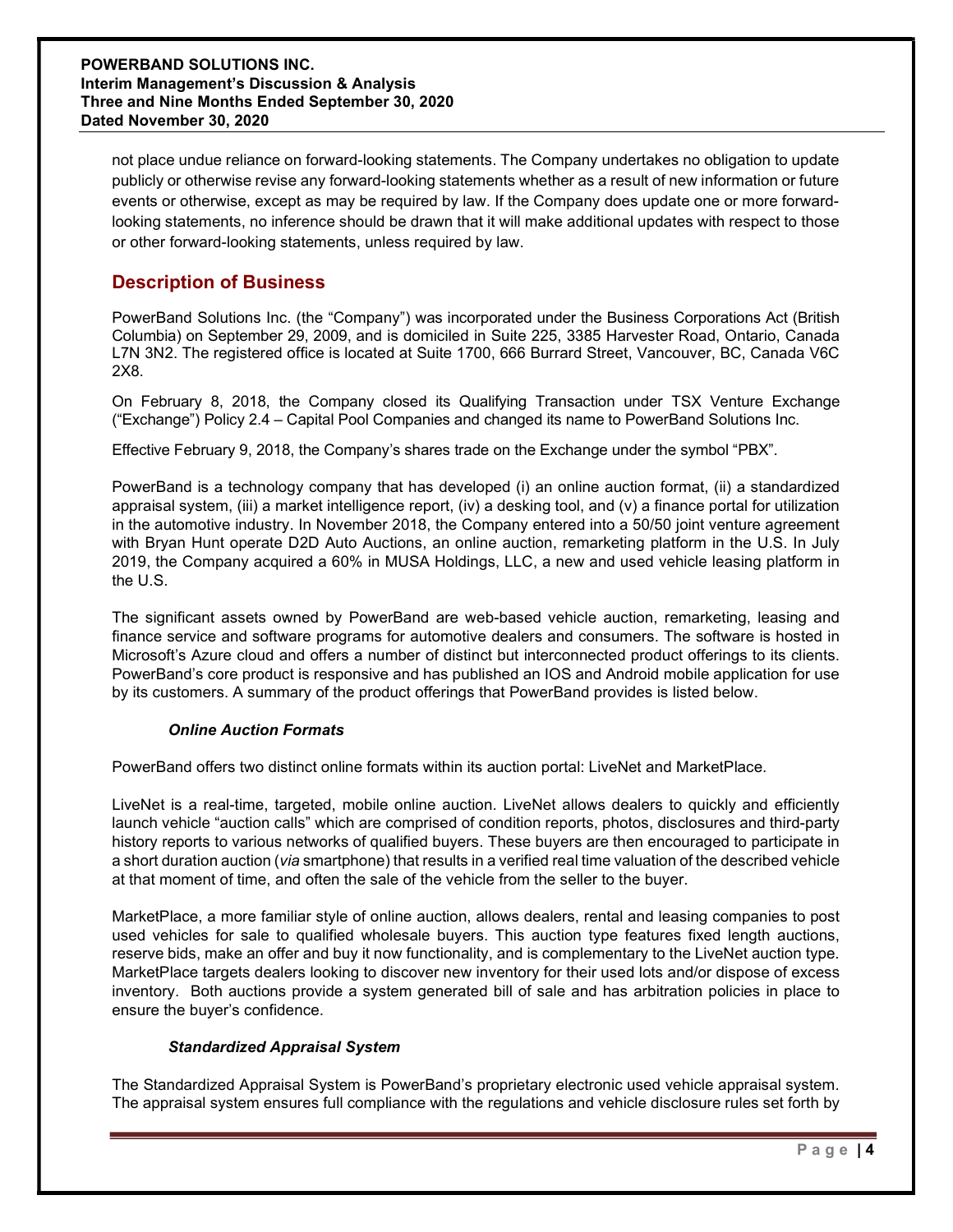governing bodies (such as the Motor Vehicle Dealers Act of Ontario) and can be customized to meet the applicable compliance requirements of any province or state. The appraisal system can be utilized on any portable device and does not depend on network coverage so is available for use anywhere.

#### Market Intelligence

Market Intelligence provides automotive dealerships with retail market price valuation from over two hundred and fifty thousand vehicles in the database. This product allows dealerships to customize their search within a geographic region for local market pricing on targeted vehicles identified down to the trim level of the vehicle. The analytical tools and reporting functions produce graphs, tables, maps and reports to summarize the information and enable dealers to make quick decisions based on the information presented.

#### Desking Tool

PowerBand's desking tool, referred to as PowerDesk, is a robust, user-friendly platform that allows a dealer to quickly and accurately prepare payment scenarios for their customers, including all manufacturer supported incentives, rebates and programs. It also allows for the industry's easiest finance to lease comparison. PowerBand's integration partners allow for one-time entry of the deal, reducing time and user error. After adding any Financial & Insurance products, the deal is then pushed through to the partner's Finance Portal and in many cases, right through to the dealer's Dealer Management System.

#### Finance Portal

PowerBand has developed a state-of-the-art Finance Portal, an electronic indirect lending platform that facilitates loan originations on any asset type. Target audiences for this software are new and independent automotive dealers, lenders, and original equipment manufacturers ("OEM"). The Finance Portal is a hosted service that is virtual and adaptable and can be integrated with LiveNet and Marketplace to offer banks, and other vehicle financial institutions, direct loan origination sources.

#### New and Used Vehicle Leasing Portal

MUSA Holdings, LLC's product offering streamlines leasing for consumers and dealers, as well as incorporates first-of-its-kind technology to navigate the underwriting, funding, and delivery process, allowing MUSA to complete the entire customer experience in minutes.

# **Outlook**

As the use of the Internet to conduct everyday activities and commerce has become ubiquitous in today's society, and as the rise in importance of the Millennial generation (demographic following Generation Y, typically defined as those born between early 1980's and early 2000's) who crave empowerment, the traditional business model of how new and used vehicles are purchased and sold has quickly become outdated. Customers want to spend 30 minutes at a dealership, not 5 hours. Within this background and context PowerBand's management believes that the used vehicle industry is increasingly incorporating digital technologies in both the retail and wholesale markets. Management believes that this industry trend represents a strong demand for the services and technologies that PowerBand provides and the Company is well-positioned to capitalize on this opportunity.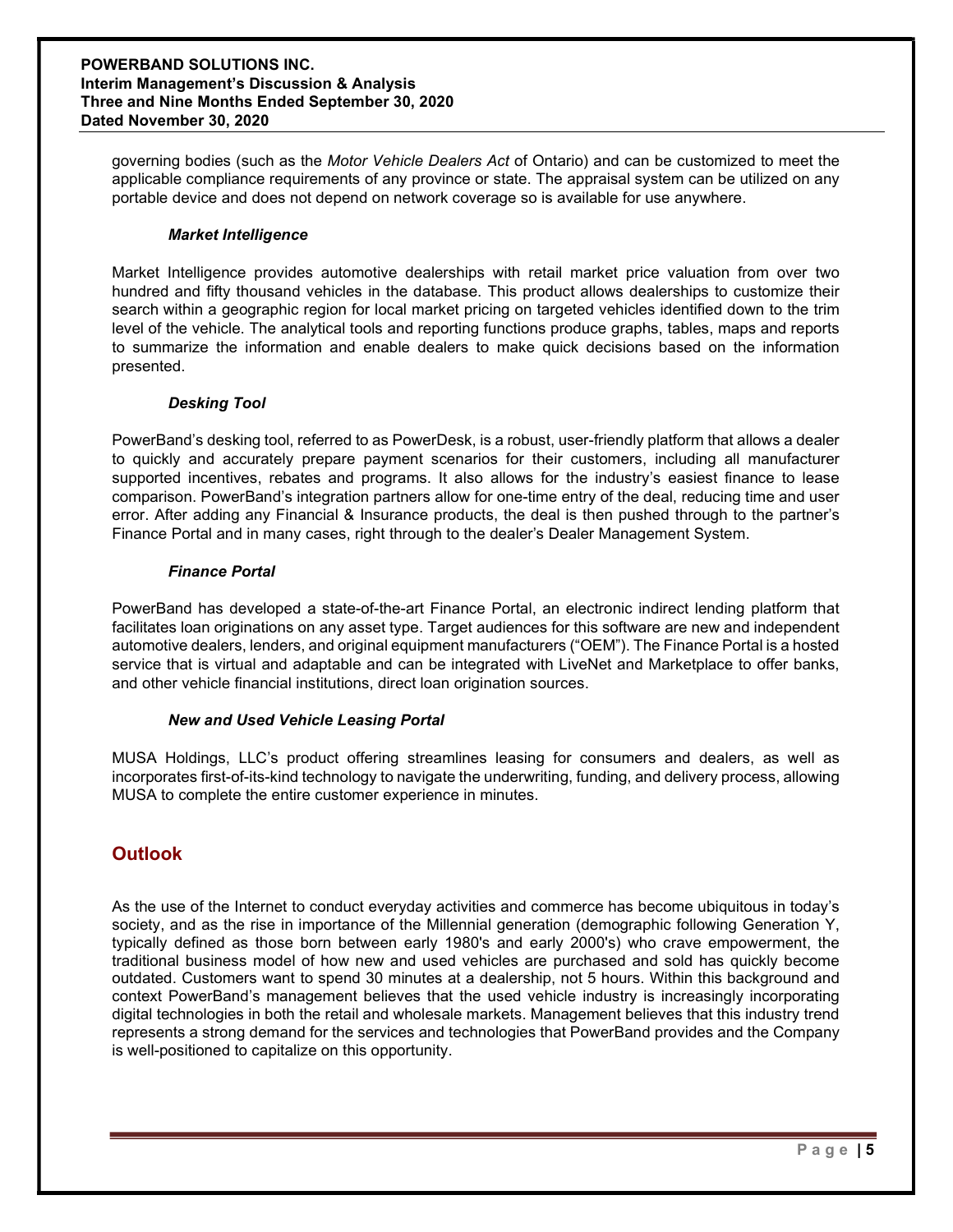# Operational Highlights

During the three-month period ended September 30, 2020 the following corporate events took place:

- 1. On July 13, 2020, the Company's U.S. leasing division, MUSA Auto Finance, LLC announced it had obtained up to USD \$305 million in lease financing from a federally chartered U.S. depository financial institution to begin leasing vehicles to U.S. consumers. The USD \$305 million will be rolled out in three phases: Phase One is USD \$5 million, Phase Two USD \$50 million, and Phase Three USD \$250 million. The funding agreement includes conditions and guidelines that must be followed to move through the various phases. Once the credit facility has been utilized it will be securitized, resulting in the replenishing of the original USD \$300 million.
- 2. On July 28, 2020, the Company announced that Royal Administration Services, Inc., a provider of automotive insurance products across the United States, will be recommending dealers use the PowerBand virtual transaction platform for drivers and dealers. Royal Admin entered the agreement with PowerBand's strategic partner and investor, Texas-based D&P Holdings, Inc. Under the agreement Royal Admin will direct dealerships to the PowerBand digital transaction platform. Founded more than 30 years ago, Royal Admin is licensed in all 50 states and has access to more than 80,000 vehicle service centers across the United States. Royal Admin will receive a fee for each referral.
- 3. At the Annual General Meeting, held on July 29, 2020, the Company's shareholders approved the 2020 Incentive Stock Option Plan (20% Fixed Plan), reserving for issuance up to 22,435,693 common shares of the Company. The 2020 Restricted Share Unit Plan was also approved, reserving for issuance a maximum of 2,000,000 common shares of the Company.
- 4. On August 6, 2020, the Company announced that since the launch of the D2D Auto Auction online platform in the spring of 2020 it has auctioned over 360 vehicles, including part of the fleet of one of the global leaders in the ridesharing industry, for a total value in excess of USD \$3 million. In a one-day sale, on July 23, 2020, D2D auctioned over 230 vehicles across 7 states, including California, Georgia, Virginia, and Texas, for the ridesharing company.
- 5. On August 13, 2020, the Company issued 700,000 restricted share units to consultants of the Company. 50% of the RSUs vest on August 13, 2021 and the remaining vest on August 13, 2022.
- 6. On August 24, 2020, the Company announced that its partner D2D Auto Auction LLC had reached an agreement with a U.S. national car retailer to purchase used vehicles on D2D's virtual auction platform. The retailer operates over 140 dealerships in 12 states and purchases approximately 48,000 used vehicles annually.
- 7. On September 1, 2020, the Company announced that HUB International Ltd., the world's fifth largest insurance broker, will offer its personal lines automotive insurance solutions, on PowerBand's virtual transaction platform to drivers across the United States, and soon after Canada, through PowerBand's strategic partner, Texas-based D&P Holdings, Inc.
- 8. On September 17, 2020, the Company entered into a non-interest loan agreement with D&P Holdings, Inc. to borrow USD \$500,000. The loan is payable on November 15, 2020.
- 9. On September 21, 2020, the Company announced that it had entered into an agreement with Syngrafii Inc. to allow consumers to safely and quickly sign automotive leases and other documents on PowerBand's virtual transaction platform.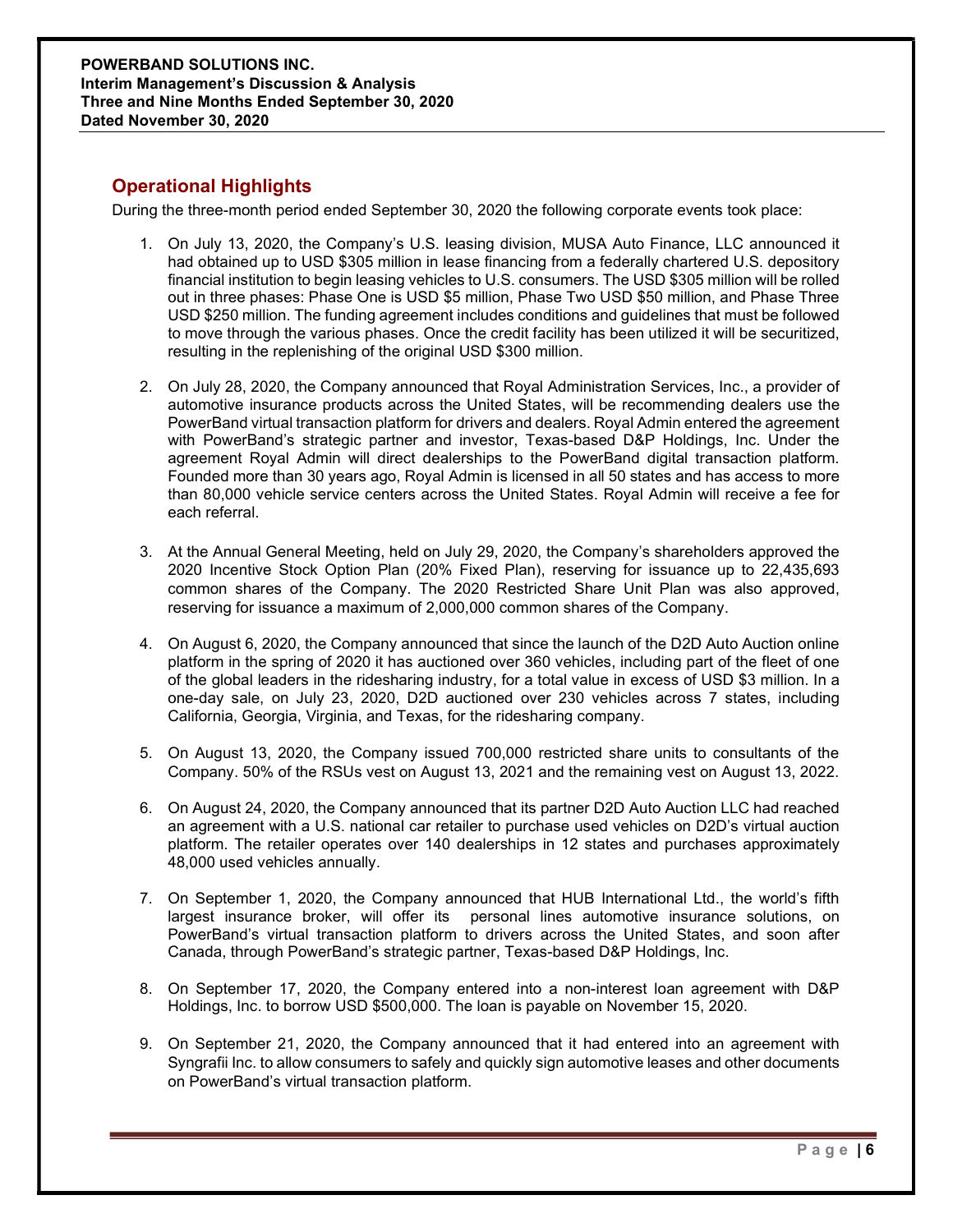10. During the three-month period ended September 30, 2020, the Company granted a total of 3,300,000 options. The options vest immediately and have an exercise price of \$0.225. 1,800,000 of the options expire on July 30, 2025, and 1,500,000 options expire on August 10, 2025.

# Off-Balance-Sheet Arrangements

As of the date of this filing, the Company does not have any off-balance-sheet arrangements that have, or are reasonably likely to have, a current or future effect on the results of operations or financial condition of the Company, including, and without limitation, such considerations as liquidity and capital resources.

## Discussion of Operations

#### Three-month period ended September 30, 2020

For the three-month period ended September 30, 2020, PowerBand generated revenue of \$576,725. Revenues are derived primarily from three sources: commissions from both buyers and sellers on auction transactions that are completed using the software solution, lease origination revenue generated by MUSA Auto Finance, LLC, 60% controlled by the Company, and fees earned on software development and design for customers.

For the three-month period ended September 30, 2020, PowerBand incurred an operating loss of \$2,878,428 with basic and diluted loss per share of \$0.03. Included in the expenses outlined below are expenses attributable to MUSA Holdings, LLC. The Company acquired a 60% interest in the Units of MUSA Holdings, LLC on July 17, 2019. The primary expenses that comprised the operating loss include:

- Accretion expense of \$72,633 relating to convertible debentures and the Company's leases recognized under IFRS 16.
- Sales and marketing expenses totaled \$69,437.
- Amortization expense of \$176,353 representing the amortization expense of the intangible assets, principally made up of the acquisition and development costs of the web platform used by the Company to develop its software applications and to sell its various services.
- Amortization expense of tangible assets of \$43,164, representing the amortization expense of tangible assets, which is comprised of Property, plant and equipment of MUSA Holdings, LLC.
- Amortization expense of right of use assets of \$179,292 for PowerBand's head office location in Burlington, Ontario and MUSA Holdings, LLC's head office location in Addison, Texas.
- Consulting Fees of \$286,772 for sales, operations and finance-related Management Consulting fees.
- Insurance expenses of \$75,970 representing costs associated with the Company's Directors & Officers, Cyber Technology and Commercial General Liability Insurance policies.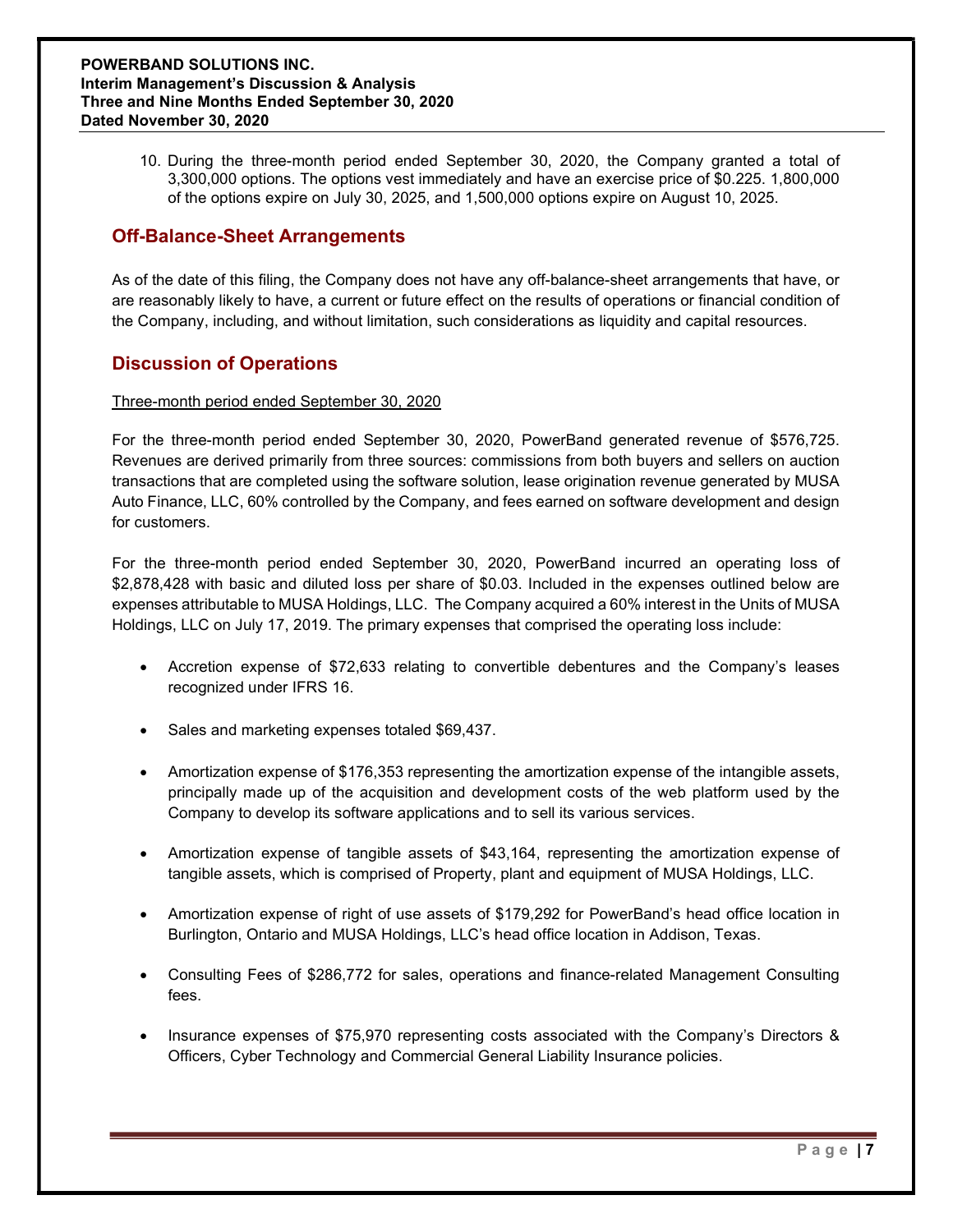- Investor Relations expenses of \$34,845 representing costs associated from working with Investor Relations Firms.
- Office expenses of \$181,498 representing office expenses for PowerBand's head office location in Burlington, Ontario and MUSA Holdings, LLC's head office location in Addison, Texas.
- Professional fees of \$472,392, which is composed of Legal Fees and Accounting & Audit Fees.
- Regulatory fees of \$47,045, representing regulatory filing fees and expenses associated with the Company's public listing on the TSX Venture Exchange, the OTCQB Market, and the Frankfurt Exchange.
- Share based compensation of \$662,920 for expenses related to stock option grants.
- Travel expenses of \$6,805 in relation to management, sales and business development meetings in Canada and the United States.
- Salaries and wages of \$1,025,003 for management, sales and software development personnel.
- Interest and bank charges of \$24,391.
- Utility expenses of \$16,631.

For the nine-month period ended September 30, 2020, PowerBand incurred an operating loss of \$8,021,488 with basic and diluted loss per share of \$0.07. The primary expenses that comprised the operating loss include:

- Accretion expense of \$294,482 relating to convertible debentures and the Company's leases recognized under IFRS 16.
- Sales and marketing expenses totaled \$185,972.
- Amortization expense of \$396,259 representing the amortization expense of the intangible assets, principally made up of the acquisition and development costs of the web platform used by the Company to develop its software applications and to sell its various services.
- Amortization expense of tangible assets of \$195,608, representing the amortization expense of tangible assets, which is comprised of Property, plant and equipment of MUSA Holdings, LLC.
- Amortization expense of right of use assets of \$532,827 for PowerBand's head office location in Burlington, Ontario and MUSA Holdings, LLC's head office location in Addison, Texas.
- Consulting Fees of \$1,008,744 for sales, operations, and finance-related Management Consulting fees.
- Insurance expenses of \$151,085 representing costs associated with the Company's Directors & Officers, Cyber Technology and Commercial General Liability Insurance policies.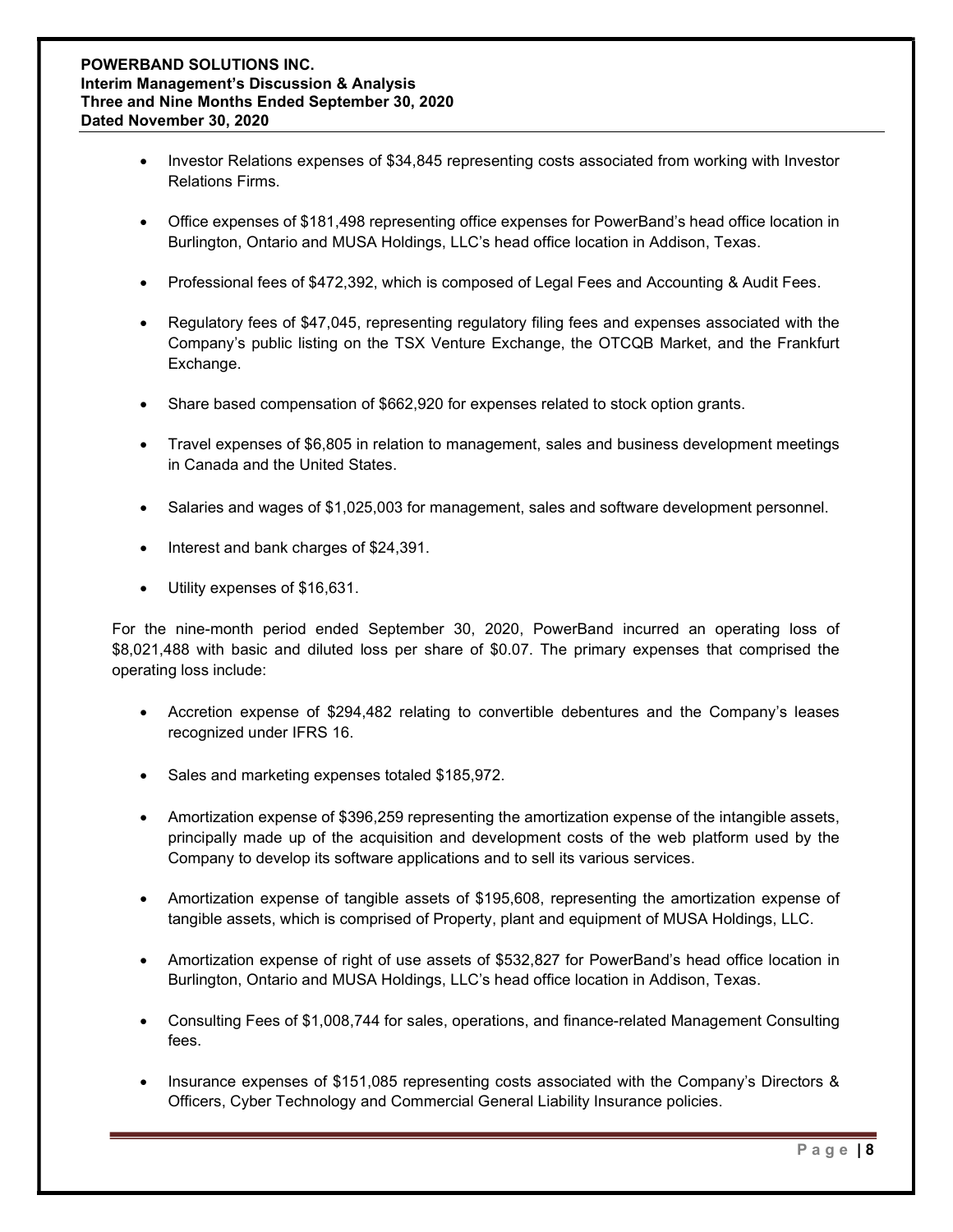- Investor Relations expenses of \$69,377 representing costs associated from working with Investor Relations Firms.
- Office expenses of \$401,755 representing expenses for PowerBand's head office location in Burlington, Ontario and MUSA Holdings, LLC's head office location in Addison, Texas.
- Professional fees of \$822,549, which is composed of Legal Fees and Accounting & Audit Fees.
- Regulatory fees of \$140,606, representing regulatory filing fees and expenses associated with the Company's public listing on the TSX Venture Exchange, the OTCQB Market, and the Frankfurt Exchange.
- Share based compensation of \$997,947 for expenses related to stock option grants.
- Travel expenses of \$39,420 in relation to management, sales and business development meetings in Canada and the United States.
- Salaries and wages of \$3,504,775 for management, sales, and software development personnel.
- Interest and bank charges of \$128,813.
- Utility expenses of \$49,455.

# Liquidity and Financial Position

Cash used in operating activities was \$5,298,755 for the nine-month period ended September 30, 2020. Operating activities were affected by the net loss of \$8,021,486 offset by non-cash items of \$396,259 for amortization of the intangible assets, \$728,436 for amortization of right of use and other assets, \$226,533 in Accretion expense for leases, \$997,947 in share-based compensation, foreign exchange gain of \$14,511, interest on Convertible note of \$67,951, and the Company's share of joint venture losses of \$291,094.

Net cash used in investing activities totaled \$1,614,179 representing a reduction in Intangible assets and Property, plant and equipment, and deposits made on acquisitions.

Net cash received from financing activities was \$8,887,446, comprised of proceeds from private placements of \$400,00, funds from the conversion of warrants and options of \$47,500, a convertible debenture financing of \$8,093,200, funds from short term loans of \$2,388,559, repayment of short term loans of \$1,467,938, funds from a Canadian Emergency Business Account loan of \$40,000, funds from the Paycheck Protection Program loan in the United States of \$619,995, payment of lease liability of \$648,543, and payments to related parties of \$585,327.

At September 30, 2020, PowerBand had \$1,474,790 in cash and cash equivalents, \$1,670,224 in Trade receivables, \$137,227 in HST recoverable, and \$1,047,714 in Deposits.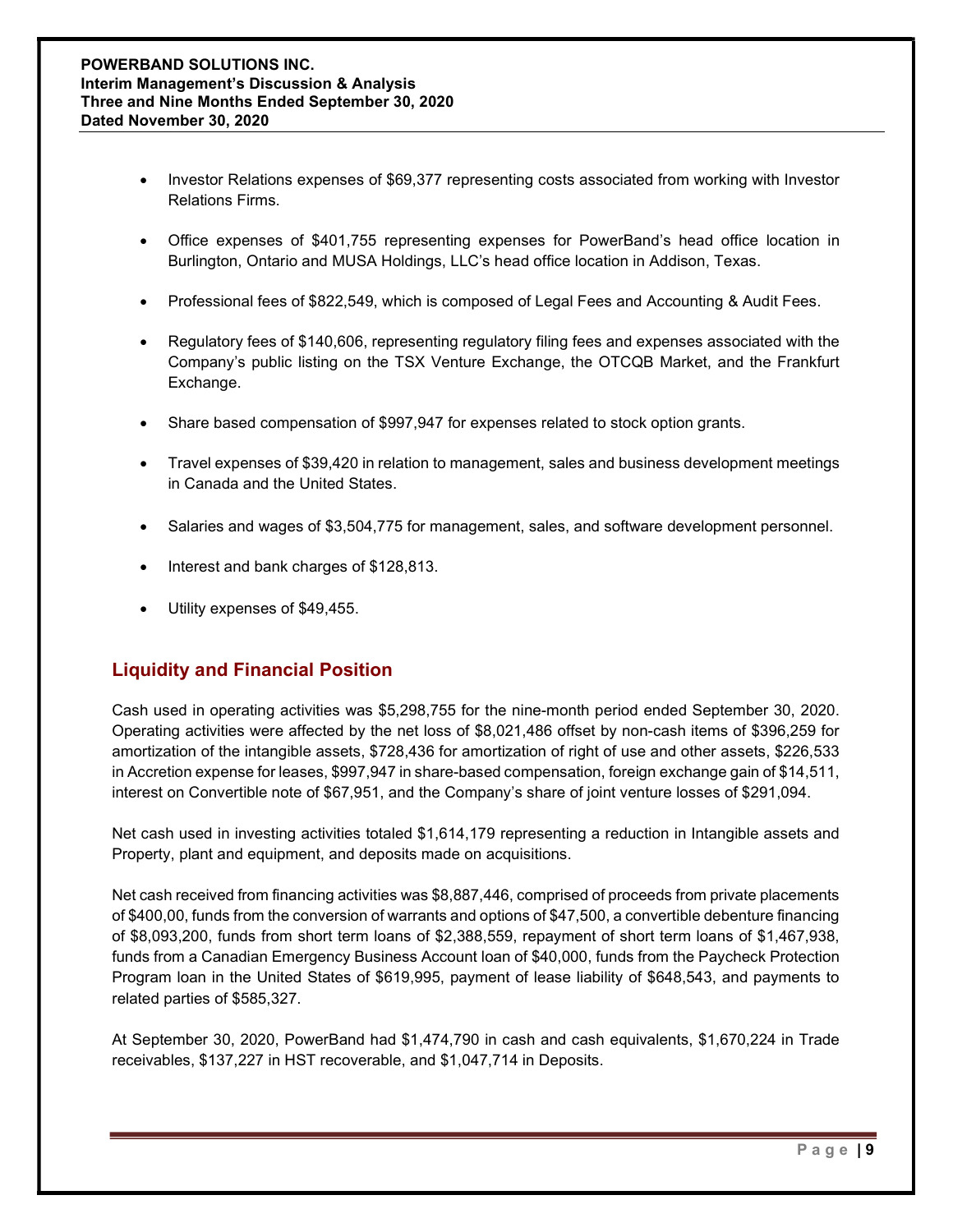The Company has limited operating revenues and therefore must utilize its funds obtained from the equity financing and other financing transactions to maintain its capacity to meet ongoing business development and operating activities.

As of September 30, 2020, the Company had 113,155,388 common shares issued and outstanding.

As of September 30, 2020, the Company had an outstanding shareholder loan in the amount of \$1,254,407, accounts payable and accrued liabilities in the amount of \$1,829,533.

The Company's use of cash at present occurs, and in the future will occur, in several areas, including, funding of its business development efforts, completing and implementing its strategic partnerships, developing a customer support infrastructure, enhancing its software development efforts, and for general and administrative expenditures. For fiscal 2020, the Company's expected operating expenses are estimated to average \$450,000 per month for recurring operating costs. Management may reassess its planned expenditures based on the Company's working capital resources, the success of adding new customers to the PowerBand and MUSA Platforms, and the overall condition of the financial markets.

As of September 30, 2020, the Company had a net working capital deficit of \$1,804,833.

### Change in accounting policy and Recent Accounting Pronouncements

#### Interest Rate Benchmark Reform: Amendments to IFRS 9 and IFRS 7

In September 2019, IASB issued Phase 1 of its amendments to IFRS 9 – Financial Instruments and IFRS 7 – Financial Instruments: Disclosures, to amend certain requirements for hedge accounting and provide relief during the period of uncertainty arising from the phase out of interest rate benchmarks (e.g. interbank offered rates ["IBOR"s]). These amendments modify hedge accounting requirements, allowing entities to assume that the interest rate benchmark on which the cash flows of the hedged item and the hedging instrument are based are not altered as a result of IBOR reform, thereby allowing hedge accounting to continue. Mandatory application of the amendments ends at the earlier of when the uncertainty regarding the timing and amount of interest rate benchmark-based cash flows is no longer present and the discontinuation of the hedging relationship. Phase 2 of the IASB's project on IBOR is underway and will address transition from IBOR. The Company adopted the Phase 1 amendments on January 1, 2020 which didn't not have a material impact on the company's consolidated financial statements for the nine months ended September 30, 2020.

### Capital risk management

The Company manages and adjusts its capital structure based on available funds in order to support its business development efforts, completing and implementing its strategic partnerships, developing a customer support infrastructure, enhancing its software development efforts, and for general and administrative expenditures. The Board does not establish quantitative return on capital criteria for management, but rather relies on the expertise of the Company's management to sustain future development of the business. As of September 30, 2020, the capital of the Company consisted of common shares and common share purchase warrants.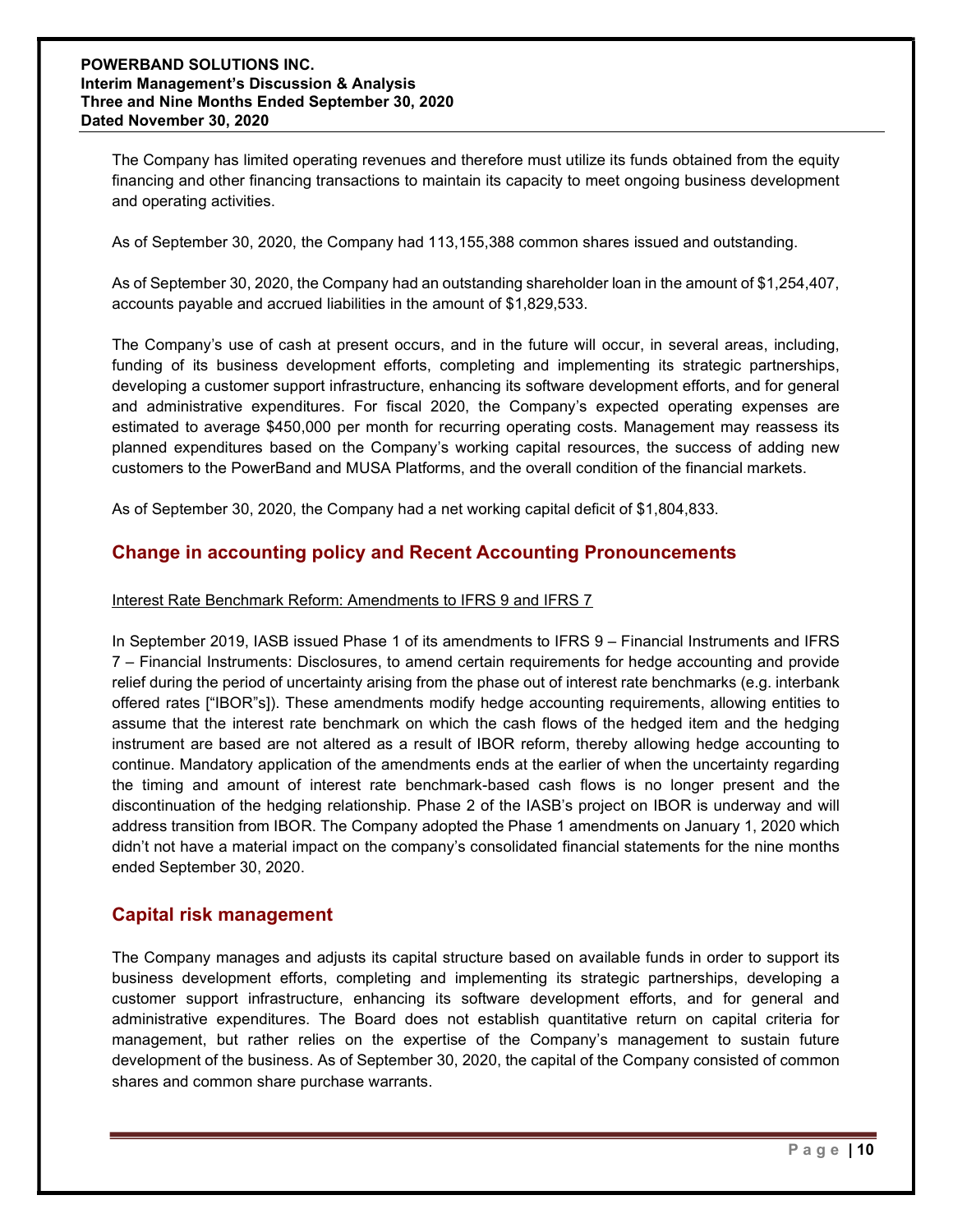Management reviews its capital management approach on an ongoing basis and believes that this approach, given the relative size of the Company, is reasonable.

### Financial Instruments

The 50% ownership of D2DAA and the 60% controlling interest in MUSA Holdings, LLC in the United States exposes the Company to risks associated with fluctuations in foreign currency exchange rates. To date, the Company has not used derivative financial instruments to manage this risk.

## Liquidity risk

Liquidity risk is the risk that the Company will not have sufficient cash resources to meet its financial obligations as they come due. The Company's liquidity and operating results may be adversely affected if the Company is not successful in generating revenue through the addition of customers to the PowerBand Platform, or the Company's access to the capital market is hindered, whether as a result of a downturn in stock market conditions generally or related to matters specific to the Company. The Company expects to generate cash flow from financing activities, as well as operating activities. As of September 30, 2020, the Company had working capital deficit of \$1,804,833.

### Credit risk

Credit risk is the risk of loss associated with a counter-party's inability to fulfill its payment obligations. The Company's credit risk is primarily attributable to accounts receivable from customers that utilize its PowerBand Platform service offering. The Company has no significant concentration of credit risk arising from operations as the monthly accounts receivable from any one customer will not negatively impact the cash flow of the Company.

### Market risk

Market risk is the risk that the fair value of, or future cash flows from, the Company's financial instruments will fluctuate significantly due to changes in market prices. The value of the financial instruments can be affected by changes in interest rates, prices and foreign exchange rates. Management believes the risk of loss related to market risk to be remote.

### Currency risk

Currency risk is the risk that the fair value of, or future cash flows from, the Company's financial instruments will fluctuate because of changes in foreign exchange rates.

### Fair value hierarchy

Cash and cash equivalents has been classified as loans and receivables and is measured at amortized cost. Accounts payable and accrued liabilities is classified as other financial liabilities and are measured at amortized cost.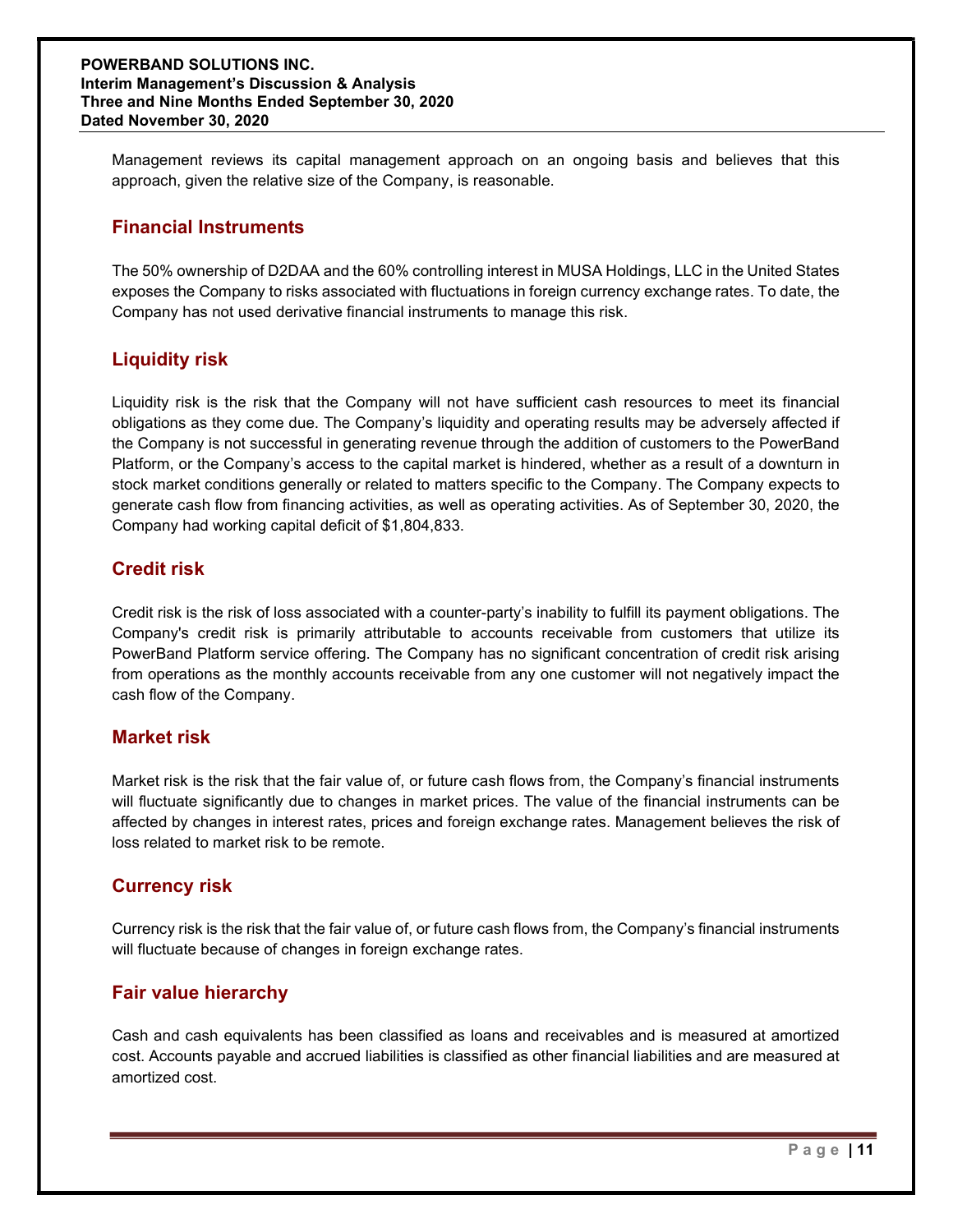IFRS 7 Financial Instruments: Disclosures requires classification of fair value measurements using a fair value hierarchy that reflects the significance of inputs used in making the measurements. The levels of the fair value hierarchy are defined as follows:

Level 1: Quoted prices (unadjusted) in active markets for identical assets or liabilities; Level 2: Inputs other than quoted prices included within Level 1 that are observable for the asset or liability, either directly or indirectly; and,

Level 3: Inputs for the asset or liability that are not based on observable market data

As at September 30, 2020 and December 31, 2019, none of the Company's financial instruments were held at fair value.

# Related Party Transactions

(a) Compensation of key management personnel of the Company

Key management personnel include those persons having authority and responsibility for planning, directing and controlling the activities of the Company as a whole. The Company has determined that key management personnel consists of the Board of Directors, corporate officers, including the Chief Executive Officer, the President, the Chief Financial Officer, and the Chief Technology Officer.

Key management personnel compensation for the three-month period ended September 30, 2020 was as follows:

| <b>CEO</b> | \$75,000 |
|------------|----------|
|            |          |

| <b>Chief Financial Officer</b> | \$8,085 |
|--------------------------------|---------|
|                                |         |

iii. Chief Technology Officer \$32,400

(b) Loans from Officers and Directors

As at September 30, 2020 other unsecured, non-interest-bearing balances owed to shareholders totaled \$1,254,407 (September 30, 2019 - \$1,825,893).

(c) Transactions with Related Parties

As at September 30, 2020, total amounts due to related parties were \$1,254,407 (September 30, 2019 \$2,185,826).

During the quarter, the Company recorded sales transactions to its joint venture, D2DAA, as follows:

|                             |         | September 30, 2020 September 30, 2019 |
|-----------------------------|---------|---------------------------------------|
| Development service revenue | 262.013 | 404.393                               |

As at September 30, 2020, the following are due from D2DAA accounts receivable is (Note 14) \$1,248,055 (2019- \$386,203). The Company owes D2DAA \$195,795 (2019- \$195,795) as at September 30, 2020. The balance is due on demand and non-interest bearing.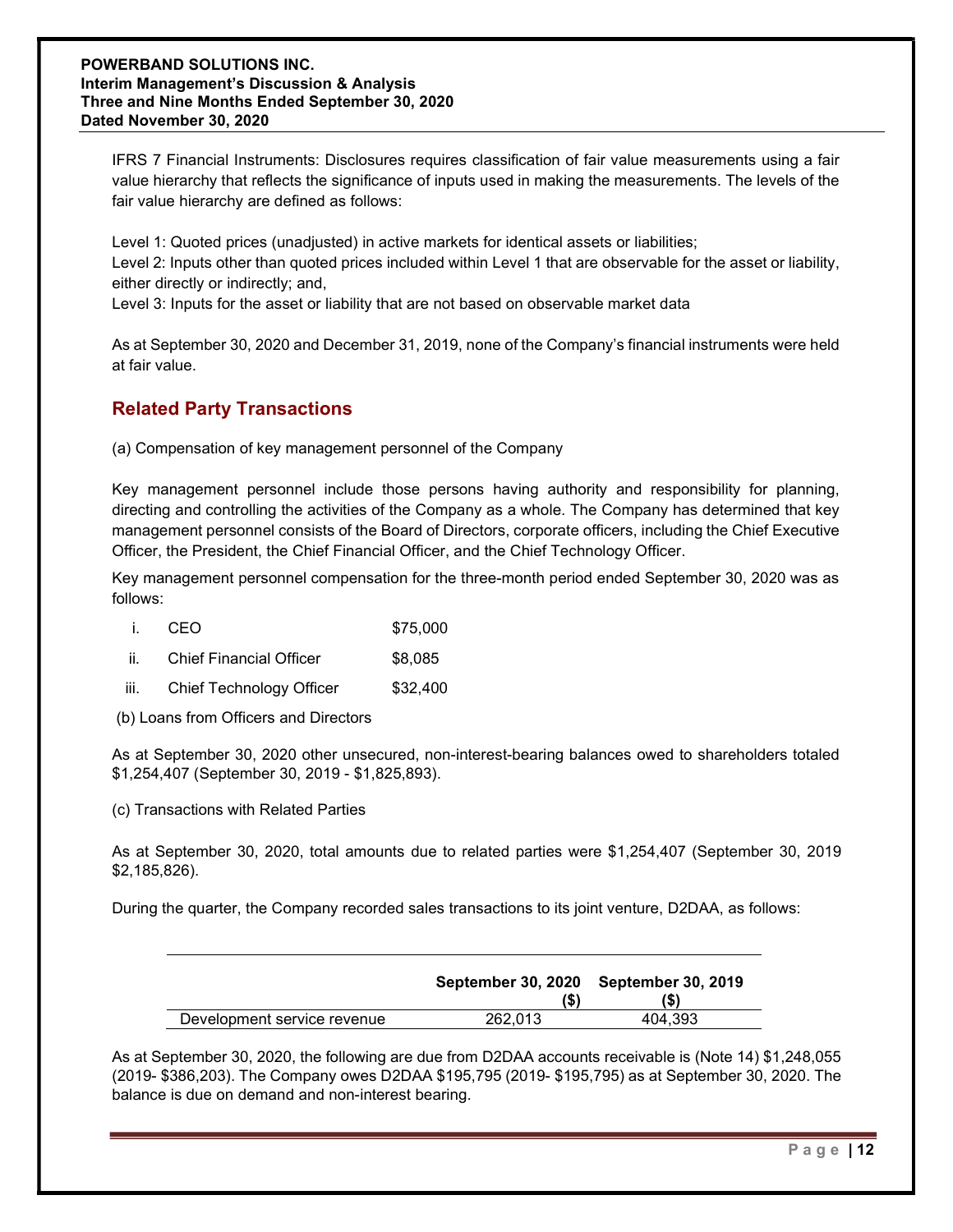# Share Capital

#### Capital Structure (as of November 30, 2020)

| <b>VERBAND SOLUTIONS INC.</b><br>im Management's Discussion & Analysis<br>e and Nine Months Ended September 30, 2020<br>d November 30, 2020 |                                                                                                      |  |  |  |
|---------------------------------------------------------------------------------------------------------------------------------------------|------------------------------------------------------------------------------------------------------|--|--|--|
|                                                                                                                                             |                                                                                                      |  |  |  |
| The amount is due on demand and non-interest bearing.                                                                                       | As at September 30, 2020, the Company owed the CEO of Musa Holdings LLC \$222,136 (2019- \$416,860). |  |  |  |
| <b>Share Capital</b>                                                                                                                        |                                                                                                      |  |  |  |
|                                                                                                                                             | As of the date of this MD&A, the capital structure of the Company was as follows:                    |  |  |  |
| Capital Structure (as of November 30, 2020)                                                                                                 |                                                                                                      |  |  |  |
| <b>Common Shares Issued</b>                                                                                                                 | 137,434,856                                                                                          |  |  |  |
| Warrants <sup>(1)</sup>                                                                                                                     | 23, 104, 247                                                                                         |  |  |  |
| Options <sup>(2)</sup>                                                                                                                      | 19,553,500                                                                                           |  |  |  |
| Restricted Share Units <sup>(3)</sup>                                                                                                       | 1,050,000                                                                                            |  |  |  |
| Total                                                                                                                                       | 181, 142, 603                                                                                        |  |  |  |

- (1) 16,683,093 Warrants have an exercise price of 0.60, and an expiration date of February 7, 2021 769,280 Warrants have an exercise price of 0.15, and an expiration date of December 20, 2021 2,801,874 Warrants have an exercise price of 0.15, and an expiration date of January 20, 2022 350,000 Warrants have an exercise price of 0.165, and an expiration date of January 15, 2021 2,500,000 Warrants have an exercise price of 0.30, and an expiration date of March 6, 2022
- (2) 1,678,500 Options have a strike price of \$0.30, and an expiration date of February 1, 2023 6,800,000 Options have a strike price of \$0.10, and an expiration date of July 10, 2024 375,000 Options have a strike price of \$0.10, and an expiration date of October, 3, 2024 1,200,000 Options have a strike price of \$0.10, and an expiration date of October 17, 2024 700,000 Options have a strike price of \$0.15, and an expiration date of December 2, 2024 500,000 Options have a strike price of \$0.215, and an expiration date of February 12, 2025 400,000 Options have a strike price of \$0.16, and an expiration date of February 25, 2025 300,000 Options have a strike price of \$0.205, and an expiration date of February 27, 2025 1,800,000 Options have a strike price of \$0.225, and an expiration date of July 30, 2025 1,500,000 Options have a strike price of \$0.225, and an expiration date of August 10, 2025 250,000 Options have a strike price of \$0.22, and an expiration date of October 1, 2025 400,000 Options have a strike price of \$0.225, and an expiration date of May 15, 2023 500,000 Options have a strike price of \$0.22, and an expiration date of October 20, 2025 2,850,000 Options have a strike price of \$0.22, and an expiration date of October 27, 2025 250,000 Options have a strike price of \$0.26, and an expiration date of November 2, 2025 50,000 Options have a strike price of \$0.21, and an expiration date of November 26, 2025
- (3) 350,000 RSU's vest on August 13, 2021 350,000 RSU's vest on August 13, 2022 175,000 RSU's vest on October 14, 2021 175,000 RSU's vest on October 14, 2022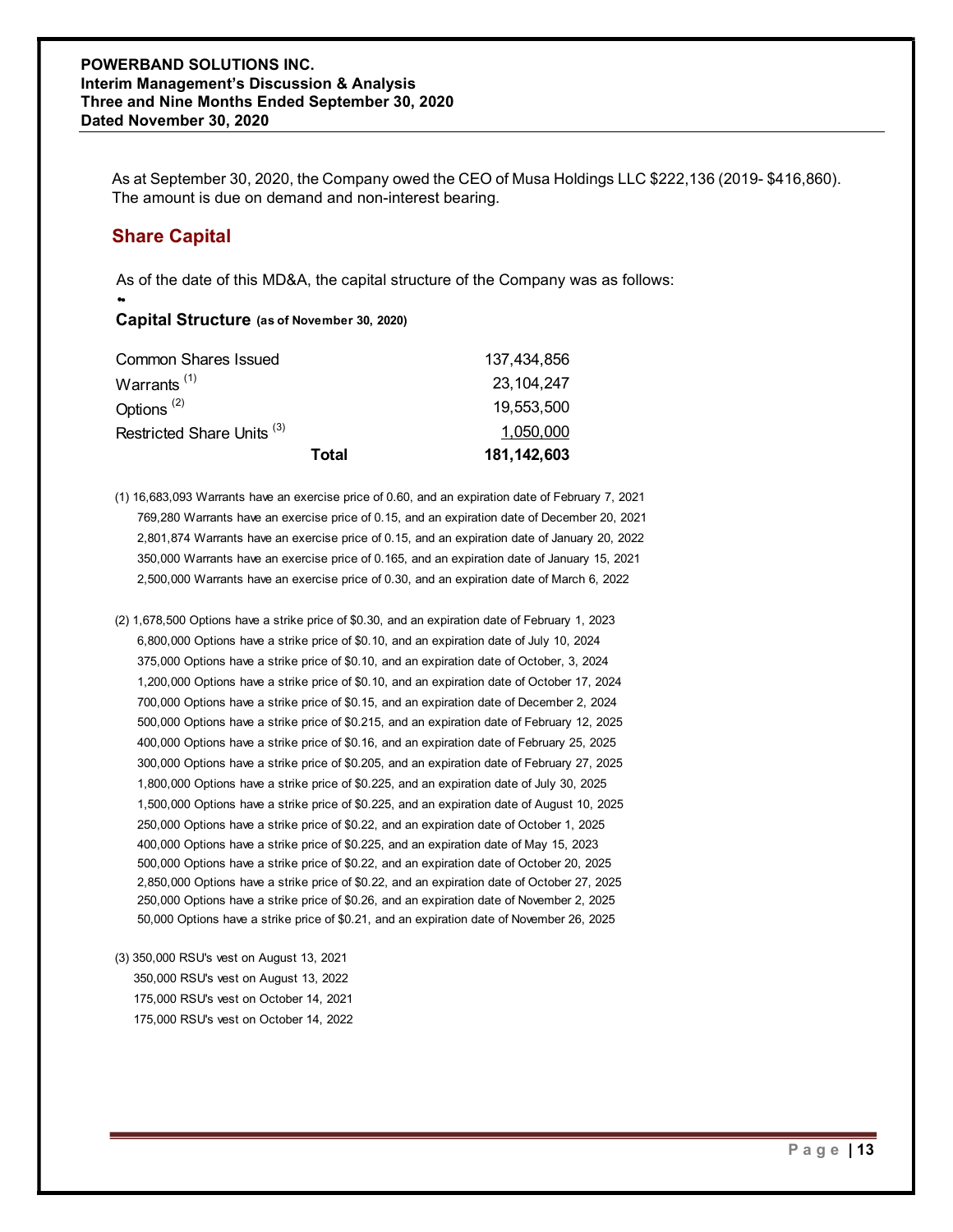# Disclosure of Internal Controls

Management has established processes to provide them sufficient with knowledge to support representations that they have exercised reasonable diligence that (i) the financial statements do not contain any untrue statement of material fact or omit to state a material fact required to be stated or that is necessary to make a statement not misleading in light of the circumstances under which it is made, as of the date of and for the periods presented by the financial statements; and (ii) the financial statements fairly present in all material respects the financial condition, results of operations and cash flows of the Company, as of the date of and for the periods presented.

In contrast to the certificate required for non-venture issuers under National Instrument 52-109 Certification of Disclosure in Issuers' Annual and Interim Filings ("NI 52-109"), this Venture Issuer Basic Certificate does not include representations relating to the establishment and maintenance of disclosure controls and procedures ("DC&P") and internal control over financial reporting ("ICFR"), as defined in NI 52-109. In particular, the certifying officers filing this certificate are not making any representations relating to the establishment and maintenance of:

- i) controls and other procedures designed to provide reasonable assurance that information required to be disclosed by the issuer in its annual filings, interim filings or other reports filed or submitted under securities legislation is recorded, processed, summarized and reported within the time periods specified in securities legislation; and
- ii) a process to provide reasonable assurance regarding the reliability of financial reporting and the preparation of financial statements for external purposes in accordance with the issuer's GAAP (IFRS).

The Company's certifying officers are responsible for ensuring that processes are in place to provide them with sufficient knowledge to support the representations they are making in this certificate. Investors should be aware that inherent limitations on the ability of certifying officers of a venture issuer to design and implement on a cost effective basis DC&P and ICFR as defined in NI 52-109 may result in additional risks to the quality, reliability, transparency and timeliness of interim and annual filings and other reports provided under securities legislation.

# Risks and Uncertainties

The operations of the Company are speculative due to the high-risk nature of its business, which is the development and implementation of automotive industry-related software. These risk factors, although not exhaustive, could materially affect the Company's future operating results and could cause actual events to differ materially from those described in forward–looking information relating to the Company. Please refer to the section entitled "Risks and Uncertainties" in the Company's Annual MD&A for the fiscal year ended December 31, 2019, available on SEDAR at www.sedar.com.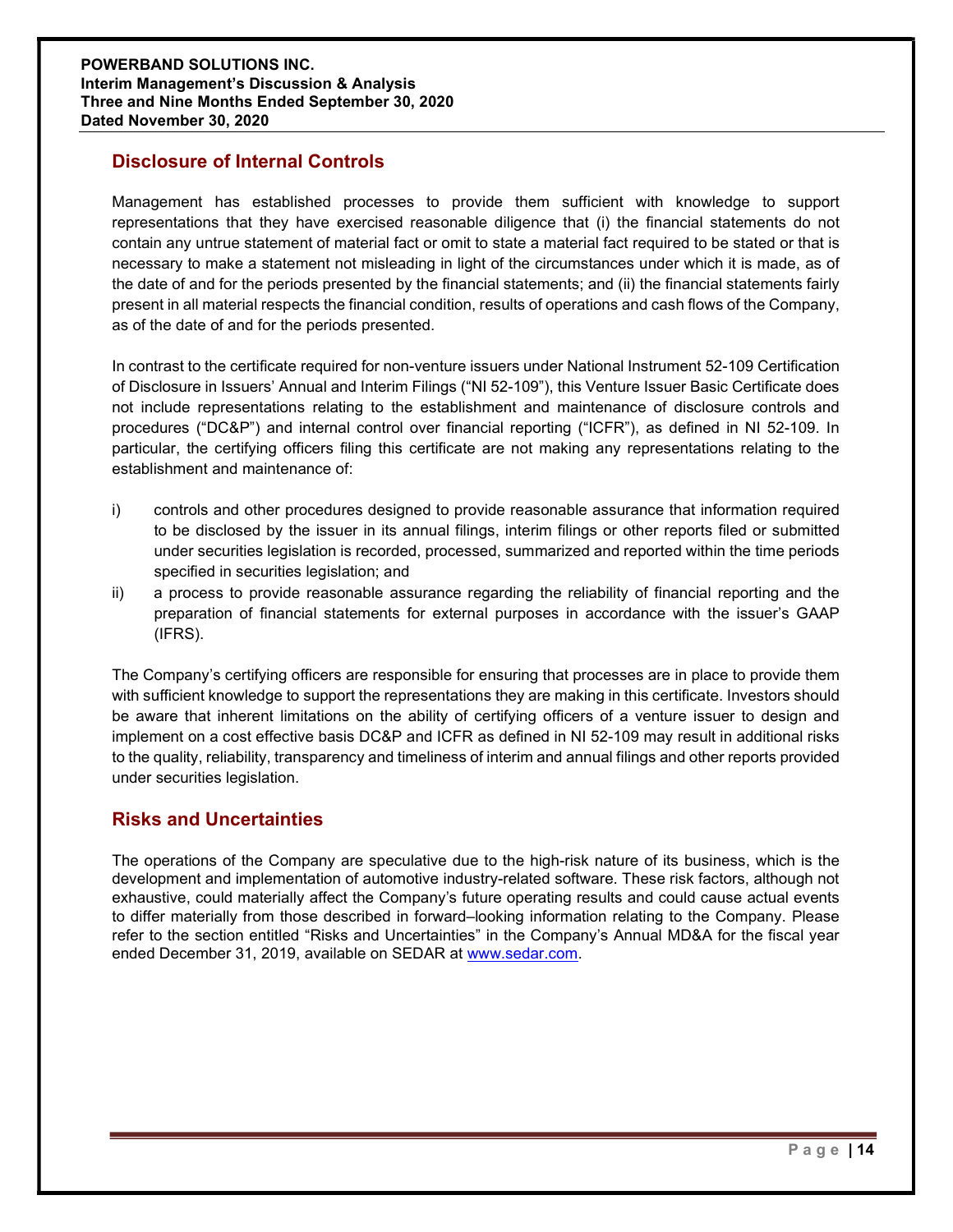## Subsequent Events

Subsequent to the three-month period ended September 30, 2020, the following corporate activities occurred:

- 1. In October 2020, the Company announced that John Canales, Brent Green, Bruce Polkes, Steve Waller, and Kevin Wilks, five of the U.S. automotive industry's proven leaders in retail, joined the Company as senior advisors.
- 2. On October 15th, 2020, the Company entered into an agreement to partner with one of the world's leaders in big-data and artificial intelligence to offer 4.5 million vehicles for sale and lease on the Company's virtual transaction platform, DRIVRZ.
- 3. On October 19, 2020, the Company announced that it will be offering U.S. consumers and automotive dealerships DRIVRZ-branded credit cards through an agreement with DigniFi, a leading U.S.-based auto-financing company.
- 4. On October 22, 2020, the Company announced that its U.S. leasing division, MUSA Auto Finance, LLC, had secured a second Forward Flow Purchase and Security Agreement with a Californiabased credit union for U.S. consumers and automotive dealers using the PowerBand virtual transaction platform.
- 5. On October 22, 2020, the sole holder of a \$1.5 million Convertible Debenture with a maturity date of October 22, 2020 elected to convert the entire principal, pursuant to an unsecured convertible note dated October 22, 2019. \$1.0 million of the principal amount was converted at a price of \$0.065, resulting in 15,384,615 common shares of the Company being issued. \$500,000 of the principal amount was converted at a price of \$0.085, resulting in 5,882,353 common shares of the Company being issued. In total, 21,266,968 common shares were issued as fully paid and non-assessable shares in the capital of PowerBand Solutions Inc. as of October 22, 2020. The securities issued are subject to a four month hold period which will expire on February 23, 2021.
- 6. On October 22, 2020, the Company granted 950,000 Restricted Share Units to a consultant, subject to the Company's 2020 Restricted Share Unit Plan. The RSU's vested immediately and 950,000 common shares were issued as fully paid and non-assessable shares in the capital of PowerBand Solutions Inc. as of October 22, 2020. The securities issued are subject to a four month hold period which will expire on February 23, 2021.
- 7. On October 23, 2020, the Company announced that Premier Auto Group, one of the United States' fastest growing auto dealership networks, had signed its 24 dealerships onto the DRIVRZ virtual transaction platform.
- 8. On October 28, 2020, DRIVRZ US, LLC., a wholly owned subsidiary of Powerband Solutions US Inc., signed a Membership Interest Purchase Agreement to acquire 60% of IntellaCar Solutions, LLC. The aggregate consideration to be paid by DRIVRZ is USD\$1.5 million in cash, and 2 million common shares of PBX, for a total purchase price of CDN\$2.42 million. Under the Purchase Agreement the cash portion of USD \$1,500,000 will be satisfied by a payment of USD \$500,000 upon closing, and the execution of two non-interest-bearing promissory notes. The first promissory note for USD \$600,000 has a maturity date of December 31, 2020. The second promissory note for USD \$400,000 has a maturity date of March 31, 2021. On October 28, 2020, 1 million common shares of PBX were issued to John Canales, Chairman of IntellaCar, and 1 million shares were